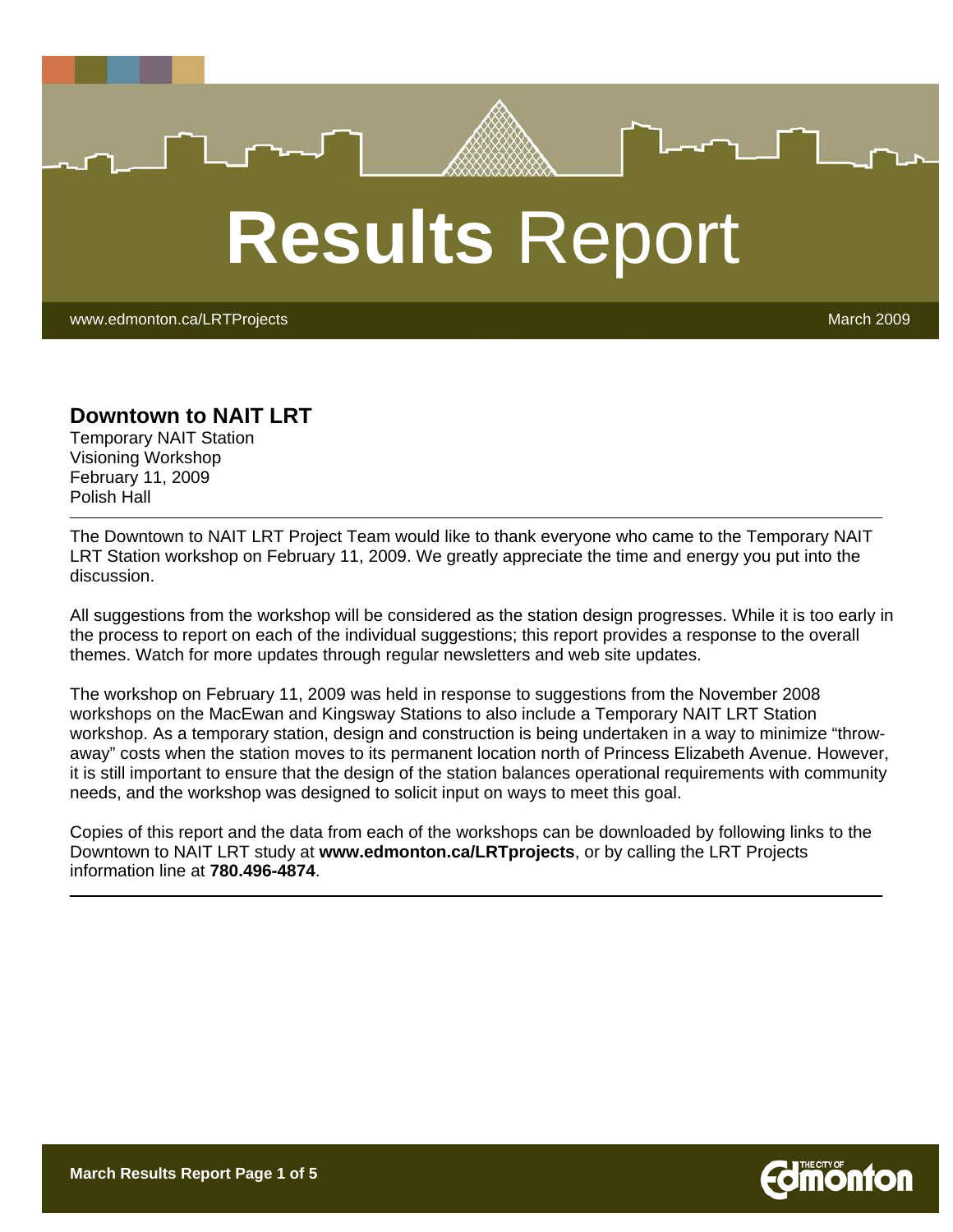## **Station Security and Personal Safety Considerations**

#### **What we heard**

The station and pedestrian linkages need to be well lit even when trains are not operating.

#### **What we're doing**

This suggestion will be incorporated as part of our commitment to Crime Prevention Through Environmental Design (CPTED) principles. We will also need to address the potential for light to "spill over" onto adjacent residential properties.

#### **What we heard**

Maintain access to the laneway between the church and the daycare.

#### **What we're doing**

We will incorporate this suggestion.

#### **What we heard**

Emergency vehicles need easy access to the station, the laneway, and 112 Avenue.

#### **What we're doing**

We are working with Emergency Services to ensure there are easy emergency access routes to these areas and the overall community. Emergency response routes are being identified as part of the study. We will post this information on the web site.

#### **What we heard**

Do not create hiding places, such as below the platform, or in non-transparent, closed-in shelters.

#### **What we're doing**

We will incorporate this suggestion into the design.

#### **What we heard**

Security within the neighbourhood must be maintained.

#### **What we're doing**

This is an important part of using CPTED principles in design. We will also seek expertise to review and ensure appropriate safety and security measures are in place.

ETS has also launched Transit Watch – a public awareness and crime prevention program modeled after "Neighbourhood Watch". ETS also participates in other community safety initiatives such as DARE (Drug Abuse and Resistance Education), Neighbourhood Watch, Safe Stranger, and Crime Stoppers.

#### **What we heard**

Need for a barrier to ensure privacy of homes with safety in mind.

#### **What we're doing**

We will review landscaping and other ways to provide a separation between the residential area and the LRT "Right-of-Way".

#### **What we heard**

Concern about a potential for increased crime at station. Need to include monitored cameras and emergency push buttons that connect immediately to a person.

#### **What we're doing**

Monitored cameras and emergency phones will be placed at the station. ETS has also launched Transit Watch– a public awareness and crime prevention program modeled after "Neighbourhood Watch". ETS also participates in other community safety initiatives such as DARE (Drug Abuse and Resistance Education), Neighbourhood Watch, Safe Stranger, and Crime Stoppers.

#### **What we heard**

Concerns about the safety of children at day care centre directly behind station.

#### **What we're doing**

ETS provides safety training and awareness programs. A new program – TraXsafe – was recently created with a component targeted to younger children. This program is being used in the McKernan-Belgravia area, where a new LRT line and station are opening in April 2009 adjacent to McKernan school. These programs will be available for the day care.

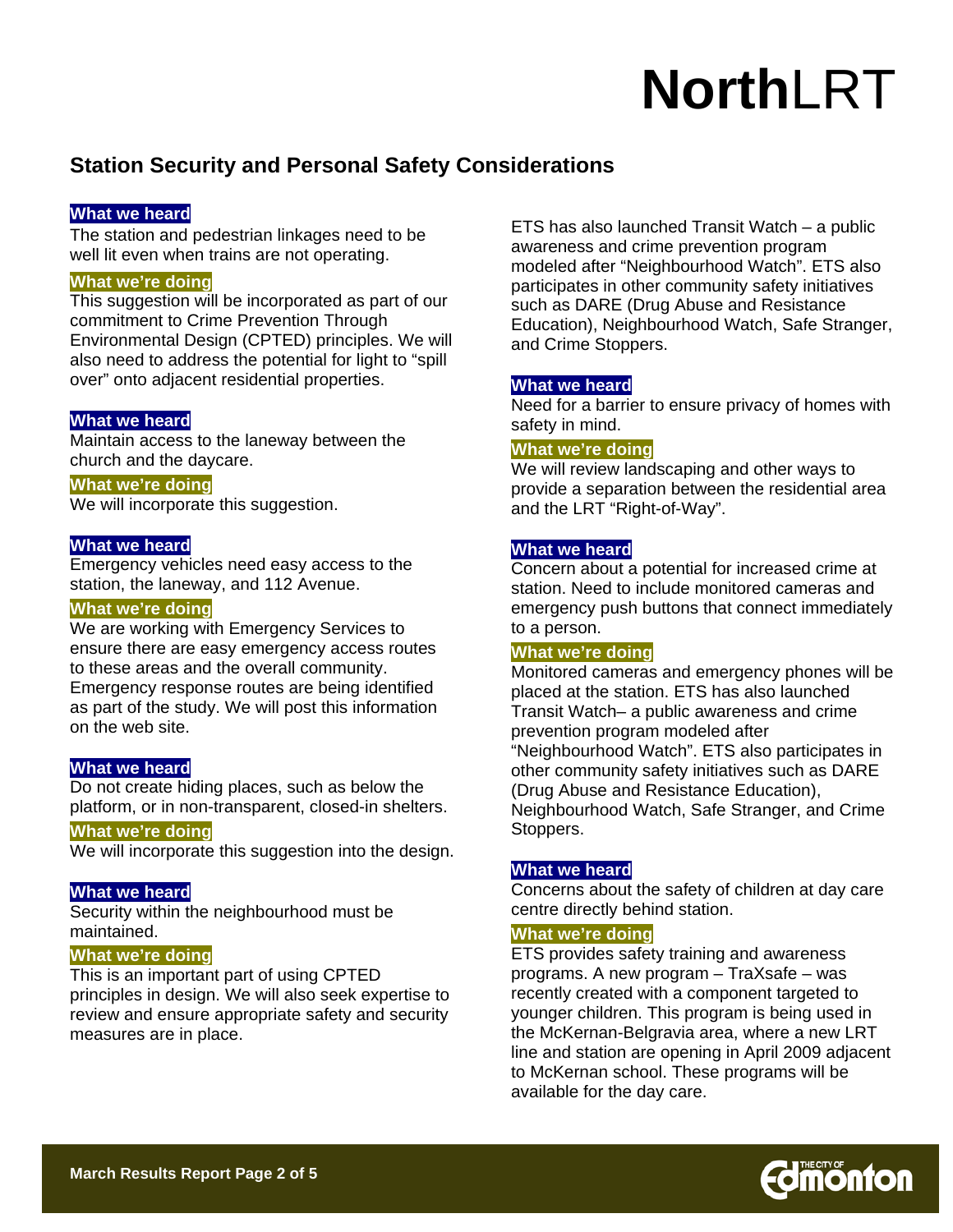### **Ideas and concepts to integrate the station into the adjacent communities**

#### **What we heard**

General route removed from the area.

#### **What we're doing**

City Council has approved the LRT Concept Plan from Downtown to NAIT, and this Concept Plan includes the LRT in this area.

While there are concerns about neighbourhood impacts, they can be addressed. And it's important to remember that the LRT will also bring many benefits to the area, including new landscaping and increased transportation options including light rail transit service, walking, and cycling.

#### **What we heard**

Can the route be underground? On the west side of 106 Street? Or utilize the Arby's location for the station?

#### **What we're doing**

City Council has approved the LRT Concept Plan from Downtown to NAIT, and this Concept Plan includes the LRT on the west side of 106 Street.

#### **What we heard**

Reduce parking overspill from the temporary station.

#### **What we're doing**

We are reviewing the existing Residential Parking Program to determine if any additional measures of changes may be needed to the program when the LRT Station opens.

#### **What we heard**

Maintain current berm/green space buffer for residents most affected by station (i.e. right across the service road from station).

#### **What we're doing**

We will seek to maintain the berm as much as we can through the design. Retaining walls will be considered to preserve the height of the berm if the actual berm can not be maintained. We will also enhance the green space with additional landscaping.

To reduce land requirements and preserve the berm as much as possible, we will not build a separate multi-use trail. Instead, we will retain the existing sidewalk on the east side of the service road, and mark a bike lane on the service road for cyclists.

#### **What we heard**

Match the neighbourhood's architecture (traditional, classic, brick).

#### **What we're doing**

For buildings, we will need to use materials that reduce potential "throw away" costs because the station is being built as a temporary facility. However, we when looking at the material choices and designs we can use, we will work towards this principle as much as possible.

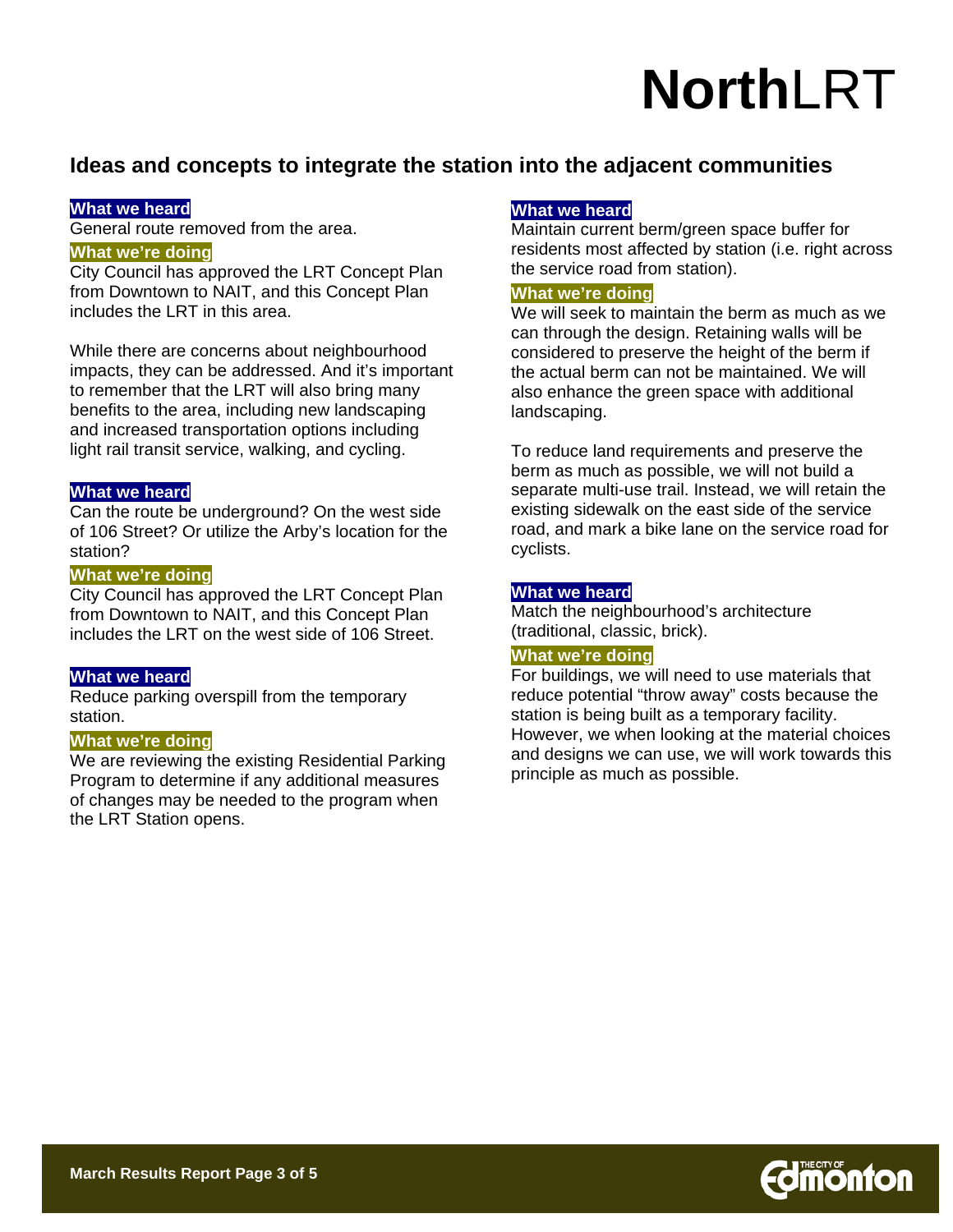### **Important considerations for movement of pedestrian, bicycle and vehicular traffic**

#### **What we heard**

Move LRT to the west side of 106 Street. Put station by businesses vs. the community.

#### **What we're doing**

City Council has approved the LRT Concept Plan from Downtown to NAIT, and this Concept Plan includes the LRT on the west side of 106 Street.

#### **What we heard**

Is it possible to move the station north of Princess Elizabeth since most pedestrians are going to NAIT?

#### **What we're doing**

The approved LRT Concept Plan ends at Princess Elizabeth Avenue. Options to move the station north to a permanent location will be reviewed as part of the upcoming Northwest LRT study.

#### **What we heard**

Considerations to avoid using local area as Park n'Ride and avoid privatization of parking in local neighbourhood.

#### **What we're doing**

We are reviewing the existing Residential Parking Program to determine if any additional measures of changes may be needed to the program when the LRT Station opens.

#### **What we heard**

Maintain existing crosswalk at 112 Avenue by either elevated crosswalk at 112 Avenue, or integrated safe crossings.

#### **What we're doing**

We will incorporate safe, accessible designs for street-level crossings at 111 Avenue and 113 Street.

A pedestrian overpass would not be feasible in this area. To make an overpass work, we would need to build a significant structure including ramps, walls and barriers in order to make it more convenient for pedestrians to cross using the overpass, than to find a way around it and cross at street level. The type of structure needed would not be appealing in a residential community.

#### **What we heard**

How are we dealing with increased pedestrians at the intersection of Princess Elizabeth Avenue and 106 Street? How are pedestrians from Kingsway to the station being accommodated?

#### **What we're doing**

We are still working out exact details of the pedestrian crossing locations, which will consider the number, origins and destinations of the pedestrians travelling to and from the station. This includes reviewing crossing signal timings, locations, and the need for any safety equipment.

#### **What we heard**

Maintain access to the church parking lot, including funeral processions.

#### **What we're doing**

Access from the parking lot to Princess Elizabeth Avenue will be maintained. There will not be access from the service road to 106 Street; however, alternate routes are available.